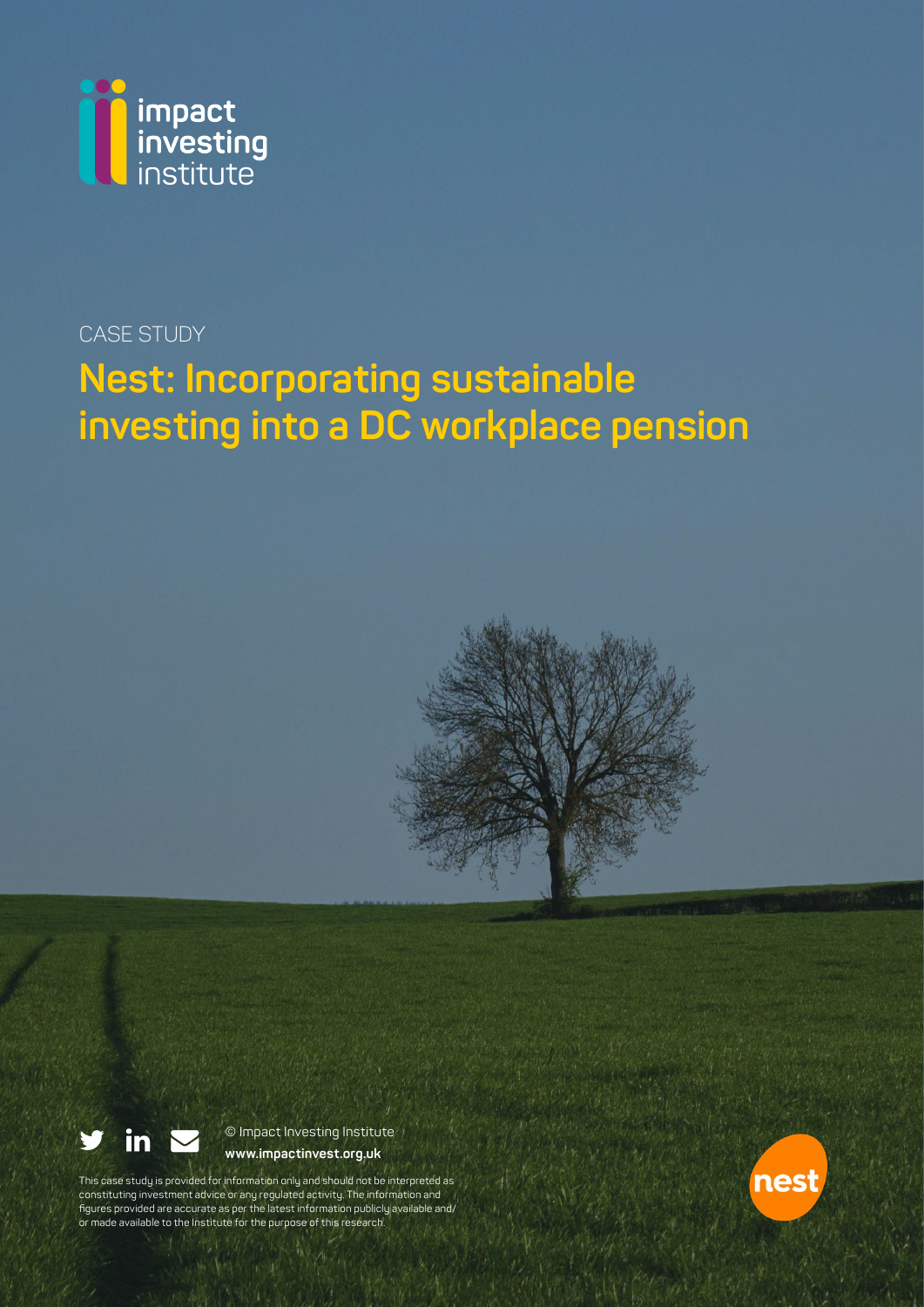Nest is a defined contribution pension scheme in the UK that manages assets of more than £21.4 billion on behalf of 11.1 million members, who make up a third of the UK workforce. It was set up by the UK government in 2010 to support its programme for auto-enrolment into pensions in the workplace.

Nest maintains an in-house investment team of 40 professionals, which oversees over 50 default funds and 5 fund options. The vast majority of assets go into the default investment Strategy, which 98 per cent of its members adopt. Outside asset managers provide specialist expertise across both public and private markets. These include Amundi, Blackrock, BNP Paribas, Octopus Renewables, CBRE Caledon and GLIL.

#### **Realised risk and return of Nest's funds**



**2**

This chart compares the realised risk and the return of Nest's funds (net of AMC).

Environmental, social and governance (ESG) considerations have been embedded into the scheme since its inception. Stephen O'Neill, Head of Private Markets at Nest, notes that Nest had "a blank sheet of paper" when it came to determining the best investment approach for a new defined contribution (DC) pension scheme.

Sustainable investment features of the scheme include:

- <sup>ā</sup> Evaluating all mandates on their strength of their ESG/ responsible investment credentials
- Investing in private market assets, such as green infrastructure and social housing.
- **•** An in-house stewardship approach focusing on issues that are most financially material to Nest and its members' investments, such as climate change and workforce issues
- Exclusion of certain industries including tobacco and controversial weapons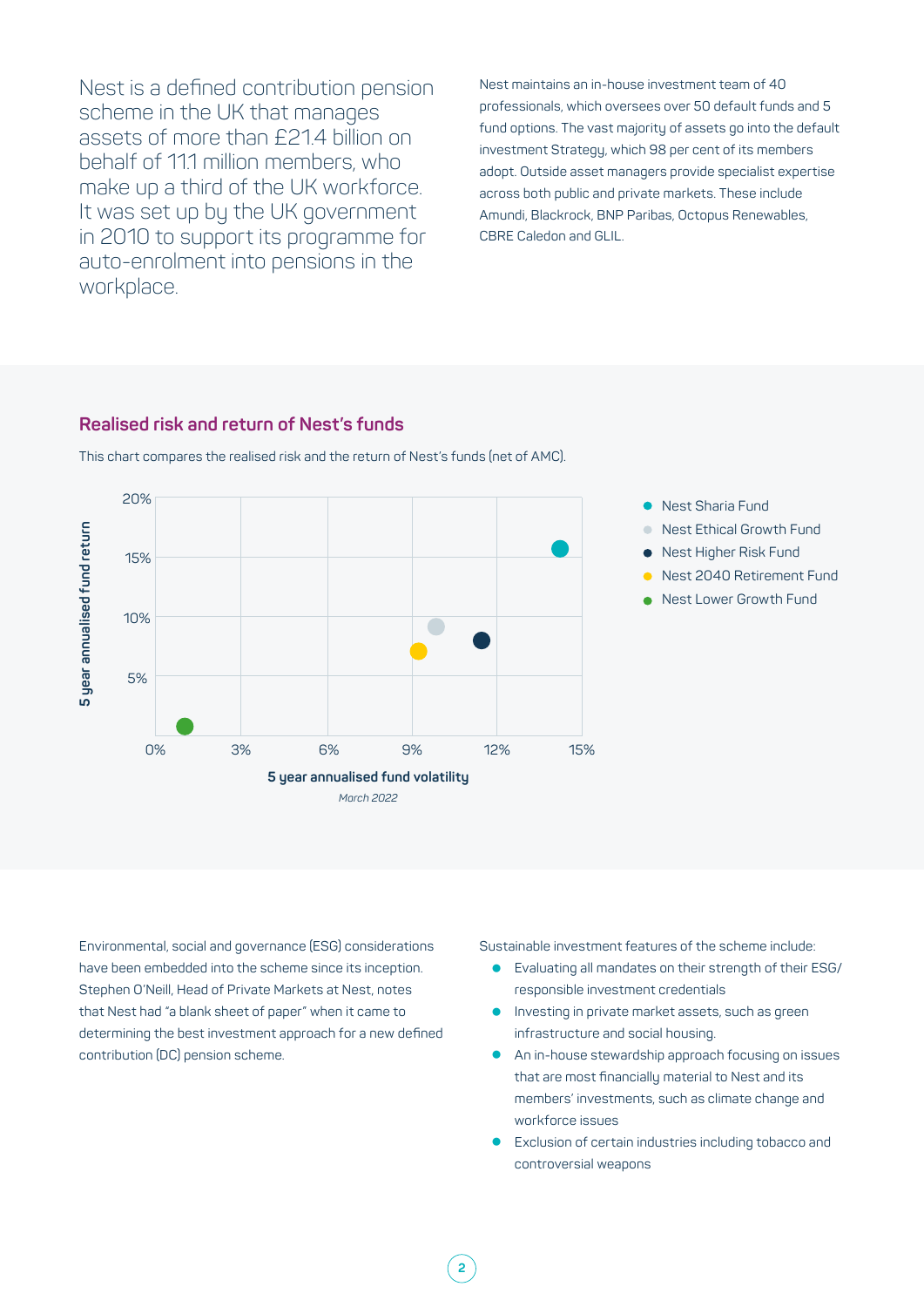In addition, Nest appointed progressive trustees drawn from a social advocacy background and the European asset management industry (which is well used to meeting the sustainability requirements of Nordics pension schemes). This has helped drive a forward-thinking approach to sustainable investment.

Nest's commitment to sustainable investing has also been helped by ESG considerations becoming a legally required component of trustees' fiduciary duty. Equally, its approach has been reinforced by mounting empirical evidence that taking account of ESG factors has a positive impact on an investment portfolio's risk-return ratio.

### **Appraising fund managers**

Nest considers Asset managers' approach to ESG risk management and responsible investment when evaluating them across all mandates – private and public.

The breadth and depth of in-house investment expertise – and its strong sustainable investment focus – has now been built up, partly to reduce the need to call on third-party consultants to help select fund managers or advise on investment strategy.

Nest's manager selection scoring takes into account quality, price and sustainable investing. All criteria have a pass mark, which is subjectively applied. For example, if a manager comes through financial due diligence but the Nest team doesn't feel the fund manager's approach to responsible investment fits with their own, they will score below that threshold and be removed from the process, says O'Neill.

#### **Accessing private markets**

Sustainable private markets investments - specifically infrastructure, social housing, private debt and private equity - are core allocations in the scheme's responsible investment approach.

Nest's scale and prominence within the DC market, says O'Neill, have allowed it to approach asset managers to create bespoke strategies in these asset classes on highly competitive all-in total expenses' bases that may not be offered to smaller schemes. This has been key to including these assets into the portfolio while still keeping Nest's member charge to 0.3 per cent.